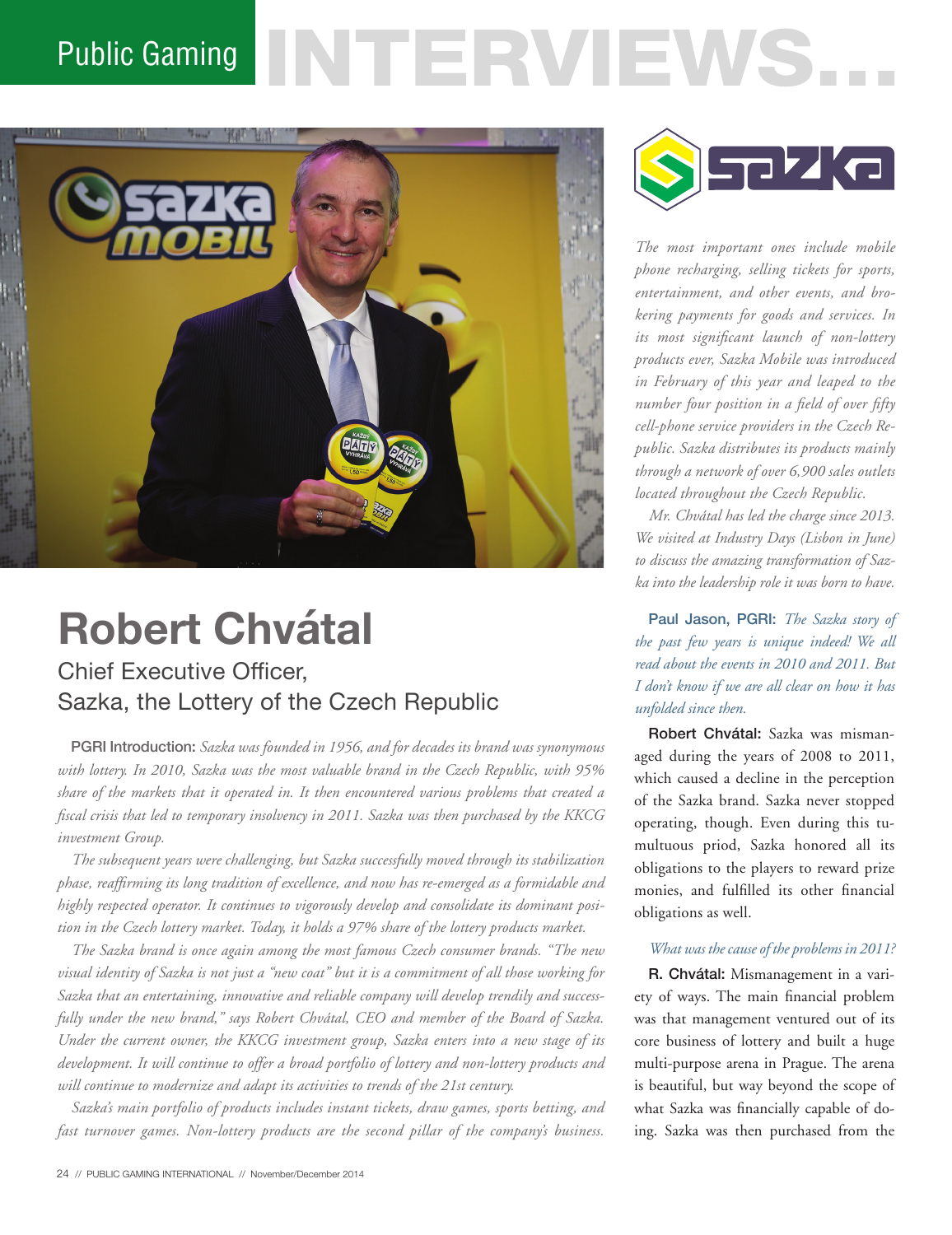investment group of KKCG. Since then, Sazka has been restructured, refocused back on the core business. The guidance and support from our new owners led to a well-conceived plan to rebuild the brand and its business. That plan included an ambitious strategy to extend the brand into business categories that are synergistic, mutually supportive and reinforcing to the core business of lottery. We are now into the second year of implementing the plan. Sazka Arena was sold. We managed to stabilize the company so that sales in 2012 rebounded to its previous level. Sales then increased by 20% in 2013.

#### *Congratulations! It certainly appears that you are on the right track. I would think that changing and reinvigorating the internal corporate culture of Sazka must have been a massive undertaking.*

R. Chvátal: It was. Previously, the corporate structure and culture was rigidly hierarchical and rather imperialistic. Thankfully, the people of Sazka are a talented group who readily embraced the opportunity to restore Sazka to its previous high standing as a world-class operator. I can tell you it is a blessing to work with such a dedicated and forward-looking team. The challenges, as you might imagine, were formidable. But the brand was intact, the people of the Czech Republic gave us the opportunity to prove what we could do, and Team Sazka delivered in amazing fashion. Our owners, KKCG, worked with us on developing the over-arching strategies, but then gave us free reign to execute and deliver on our commitments. The abilities and potential of Sazka employees was unleashed, the big hearts of the Czech people accepted us with open arms, and now we are set on a course to fulfill an ambitious mission to be an integral part of the lives and lifestyles of the people of this great country.

*You were the CEO of T-Mobile in Czechoslovakia and Austria prior to your appointment to be CEO of Sazka.* 

R. Chvátal: And we did bring into Sazka talent from outside the lottery industry to assist us on our new course. But there is an abiding appreciation and respect for the industry-specific knowledge, experience, and dedication of the Sazka team which has been working in the lottery industry for many years. It is that Sazka employee brain-trust that informed our ambitious plans with a strategy that integrates forward-looking vision with the heart and soul of the lottery industry. The current Sazka is a synergistic blend of new blood and lottery veterans.

#### *Using the lottery terminals to sell ancillary services, like cellular phone time and paying utilities bills, has always been a part of the Sazka business model.*

R. Chvátal: True. It just needed guidance and focus to integrate the different product and service categories into actionplans that support a clear vision. For instance, our efforts to extend the brand of Sazka into areas other than just lottery is motivated not just by the desire to add additional revenue sources. It is more about increasing the number and variety of consumer touch-points to maximize exposure and rejuvenate the brand. It is a brand-positioning strategy. We want to demonstrate that the brand of Sazka is not only building onto its traditional past but is ready to embrace a future that is diversified and includes a direct connection with the lifestyles of the modern consumer. For instance, we envision a convergence of gaming and Mobile telecommunications. So we see Sazka's service in the Mobile space as naturally synergistic with its traditional business of lottery gaming. Mobile Sazka positions us to develop a brand-messaging strategy that focuses on both Mobile and gaming.

*Providing Mobile services also connects you to the customer data that can help develop the interactive component to the gaming business.*  R. Chvátal: Exactly. The revenue generating aspect of topping off cellular time is the least important of three objectives. First is to rejuvenate the Sazka brand by creating a diversified set of consumer touchpoints. The consumer will come to know us through a variety of services and solutions that we provide. This brand extension reinforces consumer awareness for all our products, including or perhaps especially our portfolio of lottery products. Second, the Mobile services involve sharing of information that becomes the customer database and digital connection that will be so vital to consumer marketing in the future. The additional revenue stream is only the third benefit to diversifying our services.

#### *So Sazka Mobile, your cellular service, is creating the platform for further interaction, a communication platform or medium for you to promote lottery products and build the interactive relationship that is so key to the future.*

R. Chvátal: And provide us with a platform for promoting Responsible Gaming and build a sound basis for long-term growth.

I think the success of Sazka Mobile is one of the important proofs of Sazka's revival. For the vast majority of its history, Sazka has been one of the most well-known and respected brands in the Czech Republic. Now that legacy has been restored. Sazka is once again respected for its integrity and reliability, even to the point where we are able to launch a big project into the highly competitive category of cell phone service. The capture of significant market share in such a short period of time is testament to the enduring strength of the Sazka brand.

We recognized that extending the brand would be key to revitalizing consumer confidence and awareness of the brand. Sazka was already known not just for its lottery business but also for having one of the largest retail networks in the country. So we leveraged the retail network and terminal network to provide ancillary services like topping off your GSM prepaid card or paying your water and electricity bill,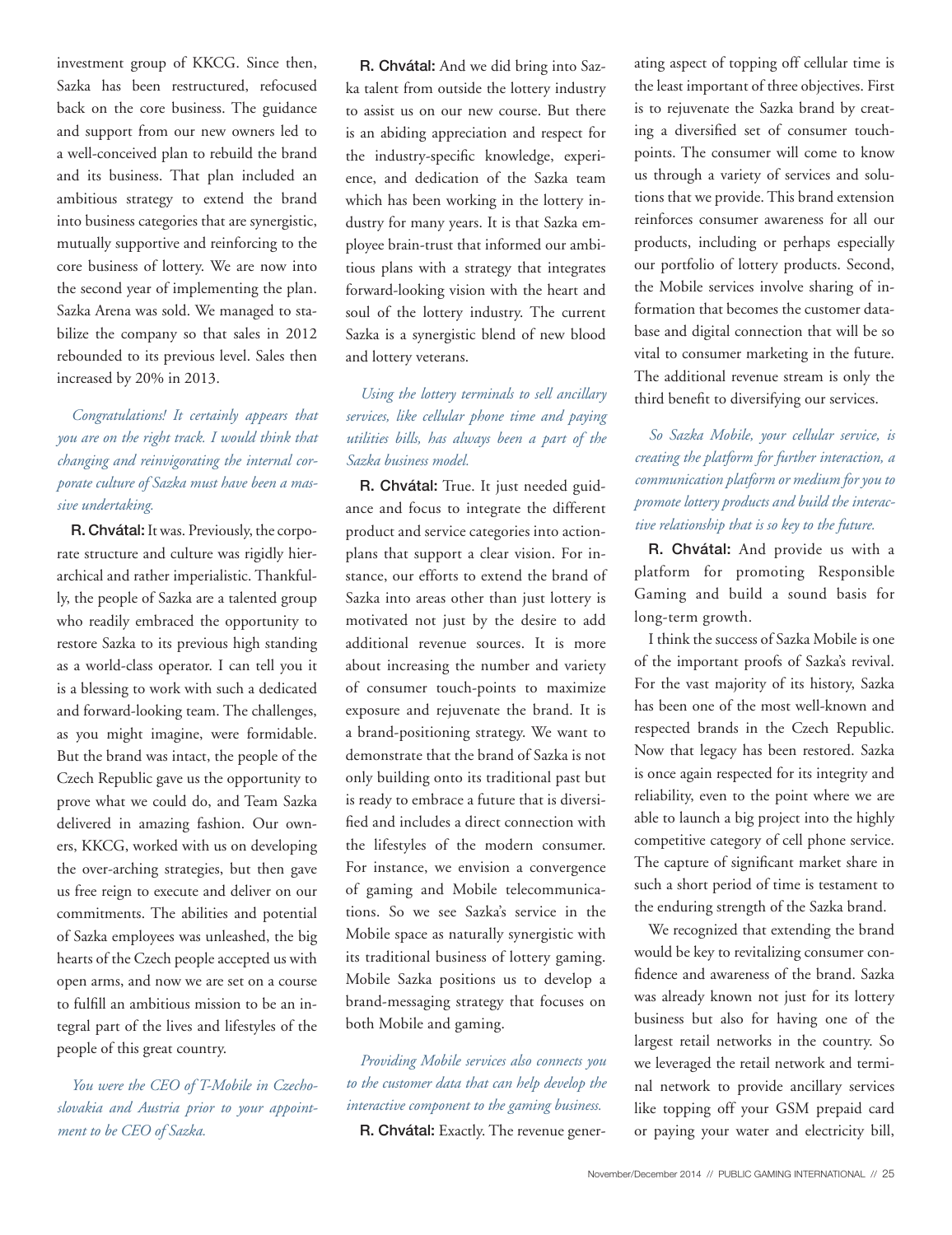or buying a ticket to a sports event or a Lady GaGa concert. Sazka consolidated its brand as a transaction-enabling business. And now we are extending the brand further with Sazka Mobile.

#### *And like the transaction-enabling services, Sazka Mobile is less about new revenue streams as it is about brand extension and broadening your consumer connection.*

R. Chvátal: Much more than the transaction-enabling services, Sazka Mobile is directly linked to our broader mission of building a strong consumer connection based on digital media. Sazka Mobile connects us to the consumer in more and more ways that makes the brand more valuable and puts Sazka in the position of vending its other products, like its gaming products.

Diversifying our services also increases the value of Sazka to the retailers. As a commercial partner, our relevance to the retail shoppers and ability to drive store traffic is significantly enhanced by the additional services that we provide to the consumer. This augments the entire perception and impact of the Sazka brand with the consumer. Likewise, it also augments the entire perception and impact that Sazka has on the business of the retailers. These services are powerful drivers of store traffic. The consumer comes into the store for the express purpose of paying their bills, of topping off their cell phone time—just like they come into the store for the express purpose of buying a lottery ticket. Retailers know that our products and services are contributing to the sales of all their other products. As a direct result of our expanded portfolio of services, retailers' commitment of resources to promote Sazka products and services is much greater than it would be if we only sold lottery products.

#### *You refer a number of times to visual identity. Could you clarify exactly what is meant by that?*

R. Chvátal: Sazka as a brand was very well known. But there was a lack of clarity as to what that brand should stand for. The visual elements, the logo, and brand messaging were not related to a vision, a clear identity for who we are, for our mission and what we exist to accomplish. One of the first things we did was to sit down with the Sazka team, and the market research company Millward Brown, and put together what we called a "brand ideal." Why exactly does the brand of Sazka exist? We clarified who our customers are, who our partners are, what are the current perceptions of the brand, and what do we want the perceptions to be. We then looked to the future to develop a long-term orientation of the brand. We dug deep into the broad topic of entertainment and circled back around to why people play the lottery. We ultimately defined the essence of the brand with just one sentence: Sazka exists to awaken the dreams among the people. That led to the creation of a new identity wherein everything we do, all consumer-facing imagery and messaging, and even product design, had the clear and unmistakable signature of Sazka. The name "Sazka" became a part of the name of every product and service we offer. The result is an entirely new relationship to the marketplace, one with a visual identity that is instantly recognizable, one that evokes an immediate emotional response.

#### *One that awakens the dreams among the people.*

R. Chvátal: Yes! The colors are bright yellow. The materials are modern. The imagery creates a 3D impression instead of 2D. The design appeals to the youthful, tech-savvy sensibility of our customers. The glow and design of everything we do is upbeat, positive, radiating optimism and a sense of purpose for a generation that is reshaping the future to be in their image. That's not just our logo. That is the visual identity that we want to inhabit everything we do, everything we produce.

*So the process of creating the visual identity is really not just a media campaign. It is* 

#### *really a re-design of who you are and what you stand for?*

R. Chvátal: Exactly. Design is not just about appearance and marketing. It is also about, even primarily about, the product. When it comes to lottery products, the game itself is just one component. What people are really buying isn't a piece of paper with numbers on it. They are buying the "hope and dream." But, the hope and dream for what? That's what our design is appealing to. Awakening the dreams among the people. We are redesigning the product to be less about the dream to live like a billionaire, with big houses and fancy cars. Our redesign is attempting to tap into the emotions and awaken much more exciting dreams. For instance, the shared experience of being a Czech who enjoys playing the games that millions of others are playing can awaken dreams that are much more uplifting and inspiring than just being able to buy more stuff.

#### *You don't have an exclusive on sports betting. But you do have an exclusive on the draw games, right?*

R. Chvátal: No. The regulatory regime in the Czech Republic is very liberal. Freemarket competition in every line of business is allowed, including competition in draw-based and Instants games as well as sports betting. We also have competition in transaction-enabling and Mobile telecommunications services. So we have competition in every line of business we are in.

Our market share is the highest, 95%, in the classical draw-based games. We have a leading market share in Instants - 55%. But we don't have a monopoly in anything. For example, our market share in sports betting is less than 4%.

#### *Are all of the operators required to turn over the same percentage of profits? Is it a level playing field competitively in that sense?*

R. Chvátal: In the draw-based games, Instants, and sports-betting, all operators are required to pay the same percentage of